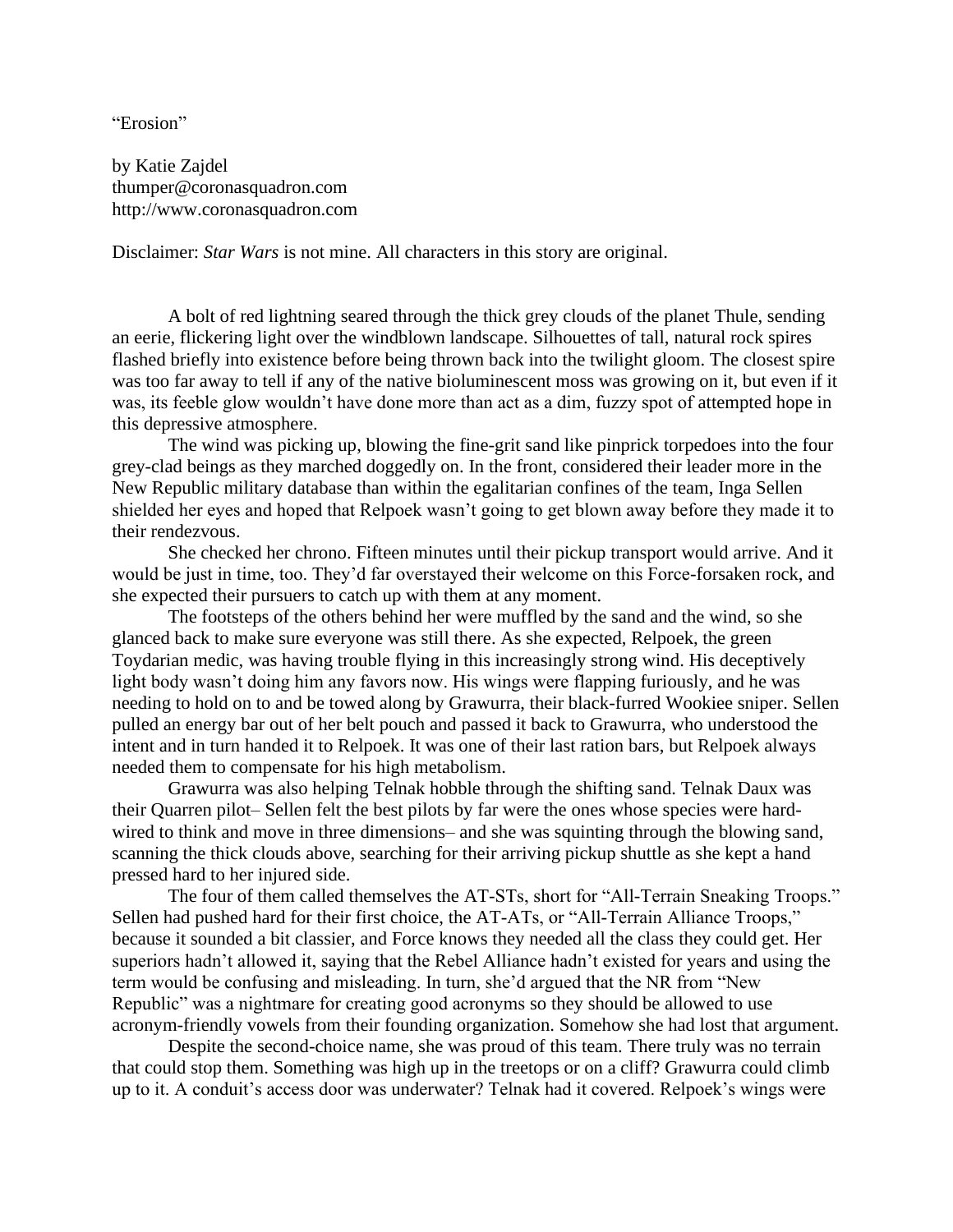quite useful in many situations where they needed to cross ravines or get to something out of reach. And Sellen, well, as a human she didn't have her teammates' talents for not being landlocked, but with the right clothing and codes she could easily blend in at any First Order facility.

Being an AT-ST required an odd mixture of total independence and complete trust. The nature of their group meant they had to split up a lot and rely on the fact that they all could perform their individual tasks alone and not die. So far, they'd managed it. They were always being called on by their commanders to be the pathfinders or infiltrators on worlds in the Outer Rim or even the Unknown Regions where intel was scarce and no one knew exactly what to expect. They were damn good at their jobs, too. Get in, gather intel, and get out, usually at a predetermined pickup time and place, and always while incommunicado from start to finish.

Yes, so far they'd managed to not die. Well, most of them. Previous teammates had become casualties along the way, and Sellen really didn't want Telnak to be added to that list.

"How you holding up?" she asked Telnak, raising her voice to prevent her words from being whipped away by the wind.

Telnak tore her bright blue eyes away from the overcast sky and met Sellen's gaze. "I'm just wonderful," the Quarren bit out.

There was a grunting sigh from Relpoek. "I already told you I was sorry for forgetting the location of Quarrens' lungs," he said through a mouthful of the energy bar. "I thought I was helping you breathe by doing compressions there. It's not my fault your second stomach or whatever that organ was is in the spot where most rational beings keep their lungs."

"How can you forget something that basic?" Telnak demanded.

Relpoek tried to roll his large eyes but quickly blinked hard as sand lodged in them. "Believe it or not, remembering so many medical details for more than four different species is not simple."

Telnak glared at Sellen. "I told you before, Sell, we need a medical droid with us instead of him. One whose brain isn't taxed by so many *insignificant details*."

"When you can draw, from memory, the complete schematics of four different types of starships, then come talk to me," Relpoek said dismissively. "Until then, keep me on your good side if you want your wound dressing changed out on the ship. Probably lots of sand in there by now."

"Only if you were too incompetent to wrap it properly in the first place to keep it clean," Telnak growled. But then she fell silent. One of her favorite hobbies was grousing at Relpoek, who didn't actually forget things like the locations of major organs in his patients, and it concerned Sellen that Telnak stopped so soon. Her blaster wound must be worse than she and Relpoek were letting on. Either that or the blasted headaches that had plagued all of them except Relpoek since landing on this rock were getting to her again.

Sellen looked at Grawurra. "Have you heard anyone coming behind us yet?" she asked.

Grawurra shook his head, but rumbled an invective at the rushing air around them making it next to impossible to hear anything downwind. He pointed out if the First Order troops had figured out how to program their sensors to compensate for the oddly electric atmosphere, they could easily detect the four of them and catch up well before the New Republic shuttle arrived.

"Yeah, I know. Just keep an ear out as best you can, okay?" Sellen asked. There was a queasy feeling starting to form in her stomach. She checked her chrono again: ten minutes. Ten minutes until they'd be off this rock and safe.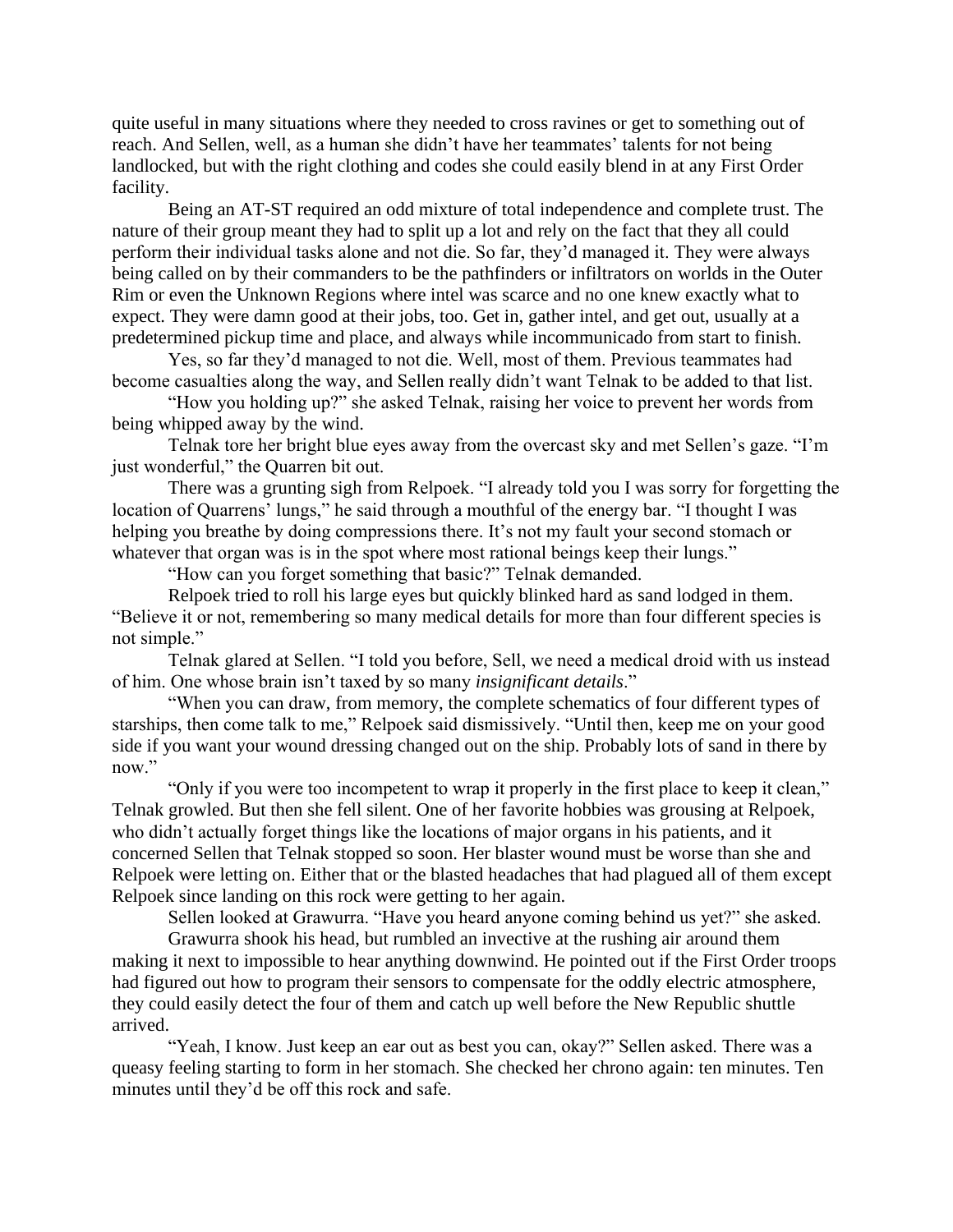Sellen turned back around to keep leading them into the strengthening wind storm toward their rendezvous point. She briefly brushed one arm against the belt pouch holding several datacards, mostly to reassure herself that they were still there. They were the reason the team was on Thule. They were the reason Telnak was bleeding from a First Order stormtrooper's blaster wound. They were the reason the First Order was trying to find the team. They had to get these datacards to New Republic Intelligence. Maybe even to General Organa. Sellen's superiors wouldn't like that, but something told Sellen that General Organa might make better use of this odd information than New Republic Intelligence would.

A couple weeks ago, Sellen's superiors had caught some whispers of First Order activity on this world. No New Republic records of the planet existed even though Grawurra swore he'd heard the name somewhere before, so the AT-STs had been called in and dropped off with the instructions to "find out whatever they could." While there on Thule, the AT-STs stumbled on a First Order base that seemed to be getting food from surrounding farms and sending it to what sounded like a very large military base elsewhere; so large that it sounded untrue, with hints of a weapon that sounded utterly terrifying, and Sellen didn't terrify easily.

Not only that, but the AT-STs had also encountered what seemed to be ancient Forcerelated... "stuff" that Sellen couldn't make heads or tails of. She only knew that the old ruined facilities were located fairly close to the First Order base, and physical proximity to the ruins aggravated the dull, pounding headaches everyone but Relpoek were experiencing. Things there felt... wrong. Like an oil slick on her soul or cold fingers on the back of her neck. She had no idea what it meant, if there was a connection to the First Order base, or anything like that. She just felt this was important, and the New Republic needed to know about it. The Resistance probably did too, despite the fact that it would make her superiors grumpy. Well, too bad for them. They weren't the ones being chased on this wretched planet.

At five minutes before rendezvous, they finally reached the pickup coordinates. A medium-sized spire dotted with pale green moss rose above them. Sellen uneasily watched the forks of lightning above and edged a little farther away from the spire.

Telnak wavered on her feet for a moment when they stopped, then she sat down in a barely-controlled collapse. Sellen started toward her in concern, but Relpoek was already at her side to tend to her wound. Blood had soaked heavily through the bandages, and the look on Relpoek's face did not ease Sellen's concerns. The queasy anxiety inside of her grew.

Sellen and Grawurra turned their eyes skyward to watch for the shuttle. Though being dispatched from all the way on Hosnian Prime, its punctuality was never a concern.

...Until now.

Sellen watched her chrono as the time to rendezvous dwindled and ran out. The postrendezvous time began to steadily increase.

Sellen checked Grawurra's chrono, but it matched her own.

She told herself not to panic. She told herself they were just late, that they'd had a minor issue en route or something and would be there at any moment.

But they weren't.

The post-rendezvous time kept growing.

The pickup had never been this late before. The pickup pilots knew how important it was to be on time: more than once they'd had to pull the AT-STs out of a firefight or a tight spot where seconds had meant life or death.

Sellen caught Grawurra's eye, and she could tell his thoughts matched her own: something was wrong.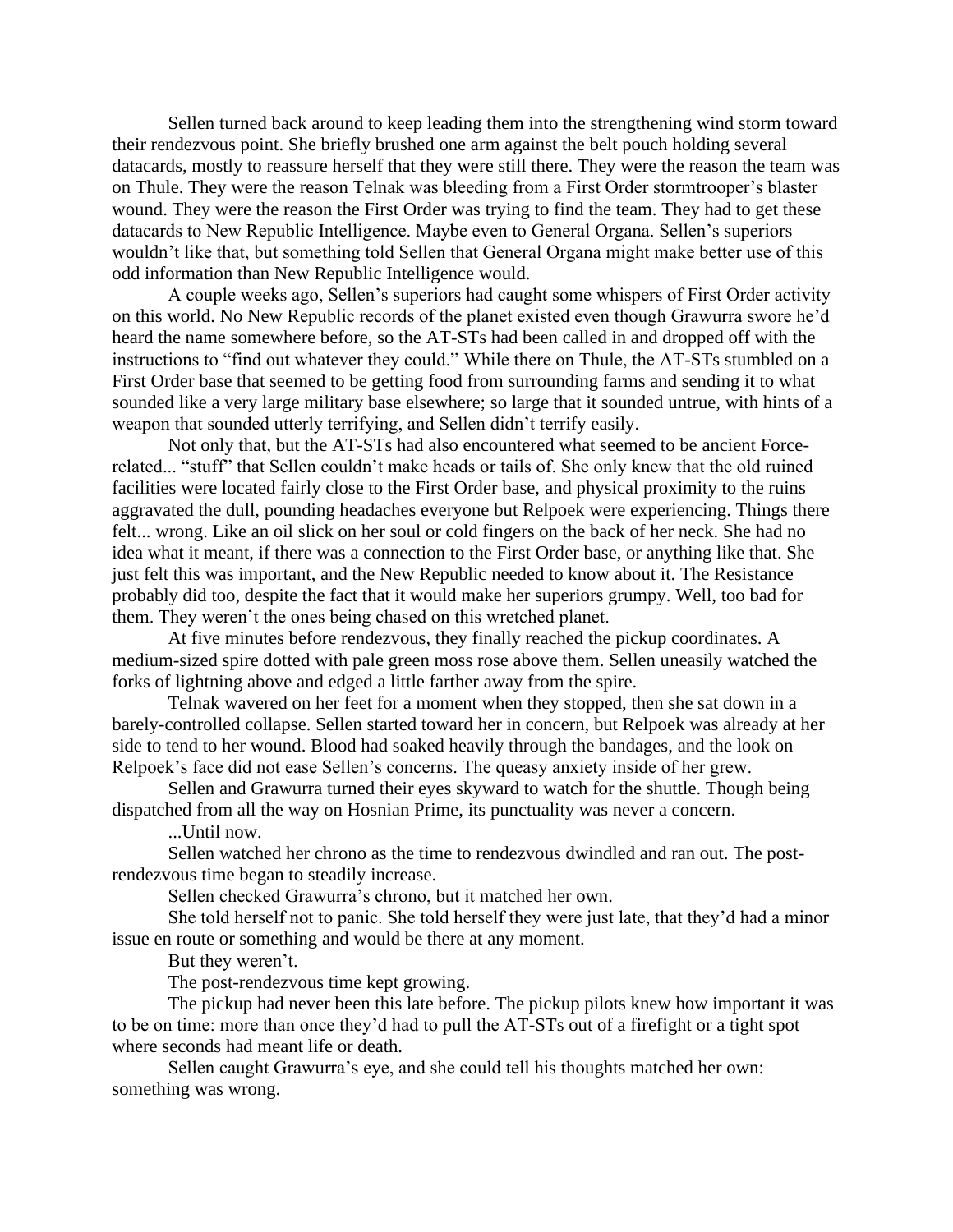"Sell, where are they? We need them," Relpoek said in a calm yet tight voice. Sellen knew what that tone meant, and her breathing quickened as she glanced at Telnak's pallid skin. The Quarren was lying down, and her own breaths looked shallow and rapid.

Sellen pulled out her comlink but hesitated. She caught Grawurra's eye again. Just because she was considered on flimsi to be their "leader" didn't mean she undertook drastic actions unilaterally.

Grawurra gave a small nod, then without a word he jumped onto the spire and started to climb. Sellen held her breath as she watched him, recalling the numerous spires they'd seen get struck by lightning so far. His black fur made him nearly invisible against the grey sky, so it was hard to see him when he reached the top and pulled out his macrobinoculars with one hand and gripped his sniper rifle in the other. He scanned the bleak landscape behind them. His silence told Sellen that he hadn't spotted any First Order troops yet.

But that could change the moment she opened the comlink if they detected and traced the signal.

Sellen gave the clouds one more pleading, searching look, praying for a New Republic shuttle to come plunging down through them with apologies and a funny story about being waylaid. When the sky still was filled only with blue and red bolts of lightning, Sellen fought down the queasiness in her stomach and opened a secure comm channel.

"AT-STs to Aurek One, come in."

She waited.

"AT-STs to Aurek One, come in. Over."

Only static responded.

"Sell." Relpoek's voice was urgent now, which Sellen hadn't heard since their previous teammate had died. The Toydarian's hands flew into a frenzy of activity that rivaled his wingbeats as he fought to keep Telnak alive with his limited equipment.

Sellen dropped to her knees at Telnak's side, though she had no idea what she could do to help. She gripped the comlink harder as if she could squeeze a message out and force it to get through to their overdue pickup shuttle. She opened the channel again. "AT-STs to Aurek One, respond! Emergency!"

From his lookout post high up on the spire, Grawurra trilled down a warning. Five First Order speeders were heading right for them. Fast. He stowed the macrobinoculars and raised his sniper rifle to sight down its scope.

Sellen's stomach dropped. In other tight spots, they'd known that all they needed to do was hold out for X amount of time more, and their rescue would be there for them. But that wasn't happening now. She had to face the fact that their rescue might not be coming. And that meant they probably wouldn't get out of this one. Not all of them, anyway.

The thin datacards felt like a horrible weight in her belt pouch. If the four of them were the only ones who knew anything about this First Order weapon, she couldn't imagine the damage that would be done if the knowledge died with them. It had to get to someone else. It had to.

Sellen quickly glanced around. The single spire was the only cover for kilometers in any direction. They would be easy pickings for the First Order troops.

She looked down at Telnak. The pilot was barely breathing now, and Sellen could tell Relpoek was fighting a losing battle. Even if the medic could somehow miraculously stabilize her, she wouldn't survive the upcoming fight with the First Order troops.

More than anything else in the galaxy, Sellen wanted to not make this decision, but she